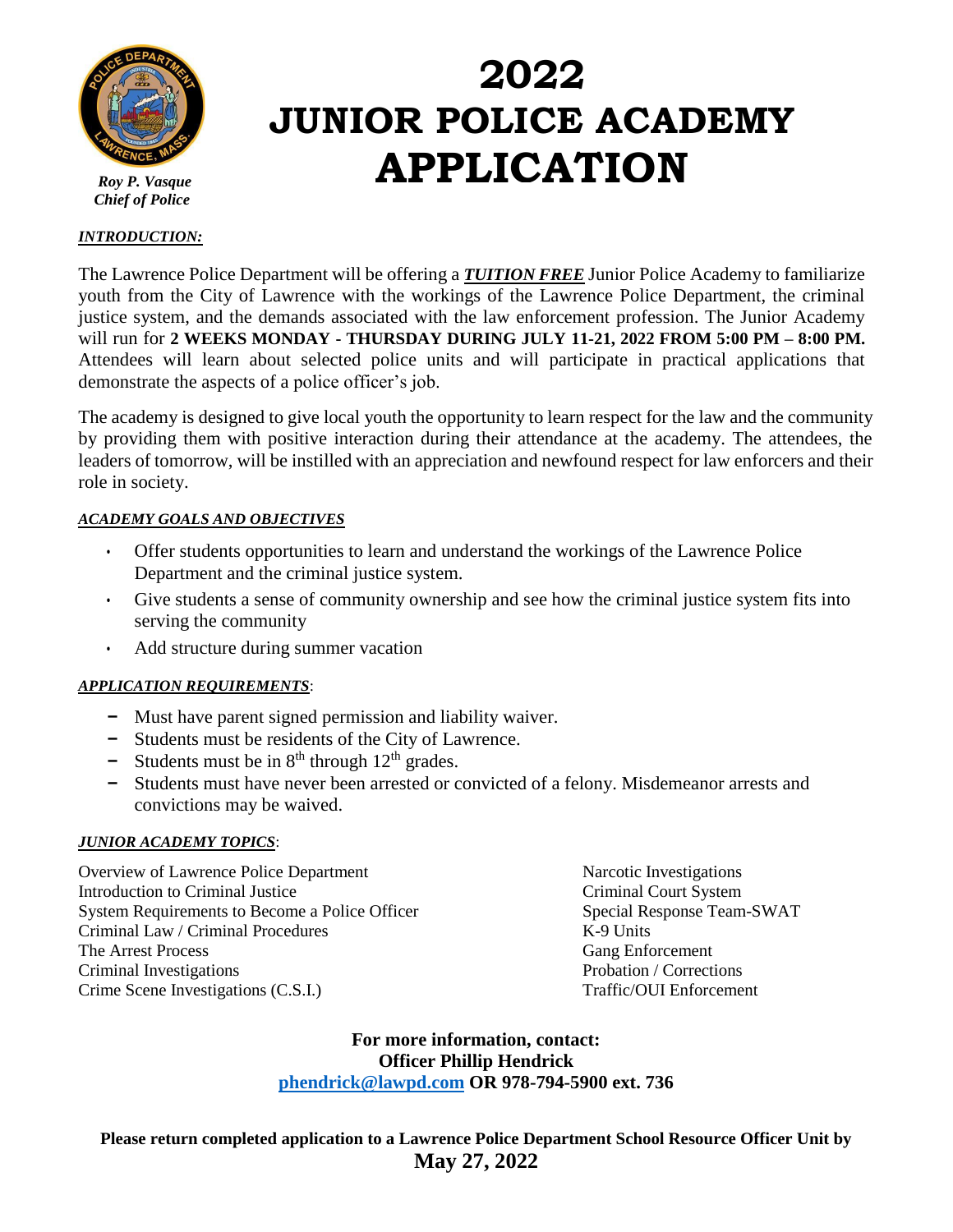

## **LAWRENCE POLICE DEPARTMENT JUNIOR POLICE ACADEMY APPLICATION**

### *APPLICANT'S INFORMATION:*

| Sex:<br>$M \Box$ F $\Box$                                                                                                                                                                                                           | Email: No. 1998. The Commission of the Commission of the Commission of the Commission of the Commission of the Commission of the Commission of the Commission of the Commission of the Commission of the Commission of the Com |
|-------------------------------------------------------------------------------------------------------------------------------------------------------------------------------------------------------------------------------------|--------------------------------------------------------------------------------------------------------------------------------------------------------------------------------------------------------------------------------|
| PARENTS/GUARDIANS INFORMATION:                                                                                                                                                                                                      |                                                                                                                                                                                                                                |
|                                                                                                                                                                                                                                     |                                                                                                                                                                                                                                |
|                                                                                                                                                                                                                                     |                                                                                                                                                                                                                                |
| Phone Number: _________ - ________ - ________                                                                                                                                                                                       | Cell Number: ________ - _______ - ________ -                                                                                                                                                                                   |
|                                                                                                                                                                                                                                     |                                                                                                                                                                                                                                |
|                                                                                                                                                                                                                                     |                                                                                                                                                                                                                                |
| Phone Number: __________ - _________ - ___________                                                                                                                                                                                  | Cell Number: _________ - _______ - ________ -                                                                                                                                                                                  |
| <b>EMERGENCY CONTACT:</b>                                                                                                                                                                                                           |                                                                                                                                                                                                                                |
| Name: Name: Name: Name: Name: Name: Name: Name: Name: Name: Name: Name: Name: Name: Name: Name: Name: Name: Name: Name: Name: Name: Name: Name: Name: Name: Name: Name: Name: Name: Name: Name: Name: Name: Name: Name: Name:       |                                                                                                                                                                                                                                |
|                                                                                                                                                                                                                                     |                                                                                                                                                                                                                                |
|                                                                                                                                                                                                                                     |                                                                                                                                                                                                                                |
|                                                                                                                                                                                                                                     |                                                                                                                                                                                                                                |
| <b>Relationship:</b> Network of the second second second second second second second second second second second second second second second second second second second second second second second second second second second se |                                                                                                                                                                                                                                |
| <b>Police Department Junior Police Academy.</b>                                                                                                                                                                                     | I hereby certify that the foregoing information is true and correct. I am fully aware that if said<br>information is found to be false, I will be excluded from applying and participating in The Lawrence                     |
| <b>Parent Signature</b>                                                                                                                                                                                                             | <b>Applicant's Signature</b>                                                                                                                                                                                                   |
|                                                                                                                                                                                                                                     |                                                                                                                                                                                                                                |